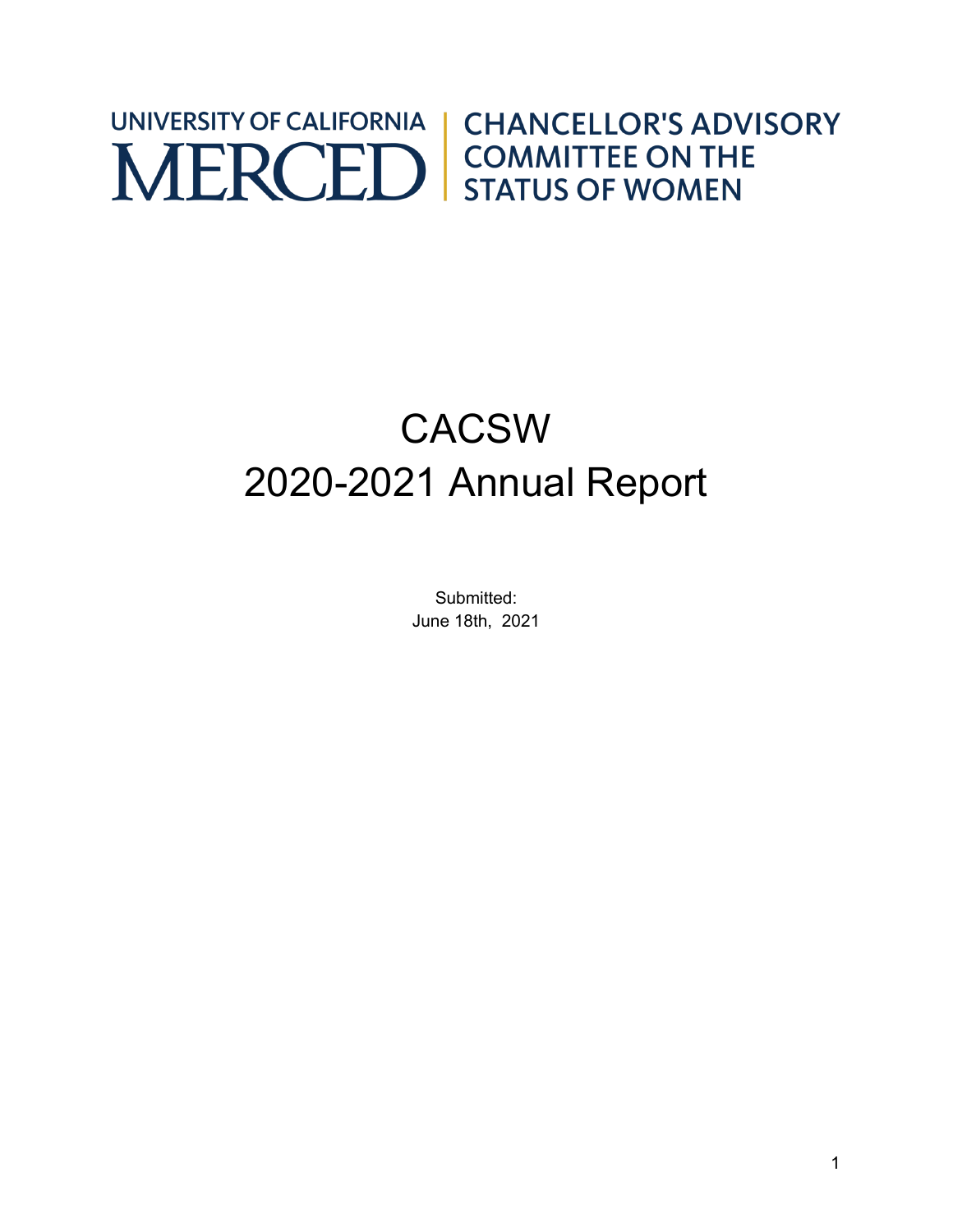### Table of Contents

| <b>History and Purpose</b>                            | 3  |
|-------------------------------------------------------|----|
| <b>CACSW Membership</b>                               | 4  |
| <b>Committee Work</b>                                 | 5  |
| Subcommittees                                         | 5  |
| UC Women's Initiative for Professional Development    | 5  |
| <b>Random Acts of Kindness</b>                        | 5  |
| <b>Speaker Series</b>                                 | 6  |
| Recommendations                                       | 6  |
| Special Statement on COVID Impacts and Return to Work | 6  |
| <b>Committee Recommendations</b>                      | 6  |
| Lactation Room Recommendations from 2019-2020         | 6  |
| Expenditures                                          | 7  |
| Proposed 2021-2022 Budget                             | 7  |
| Appendix:                                             | 9  |
| <b>UC WI Program Report</b>                           | 9  |
| Recommendations regarding Lactation Rooms             | 10 |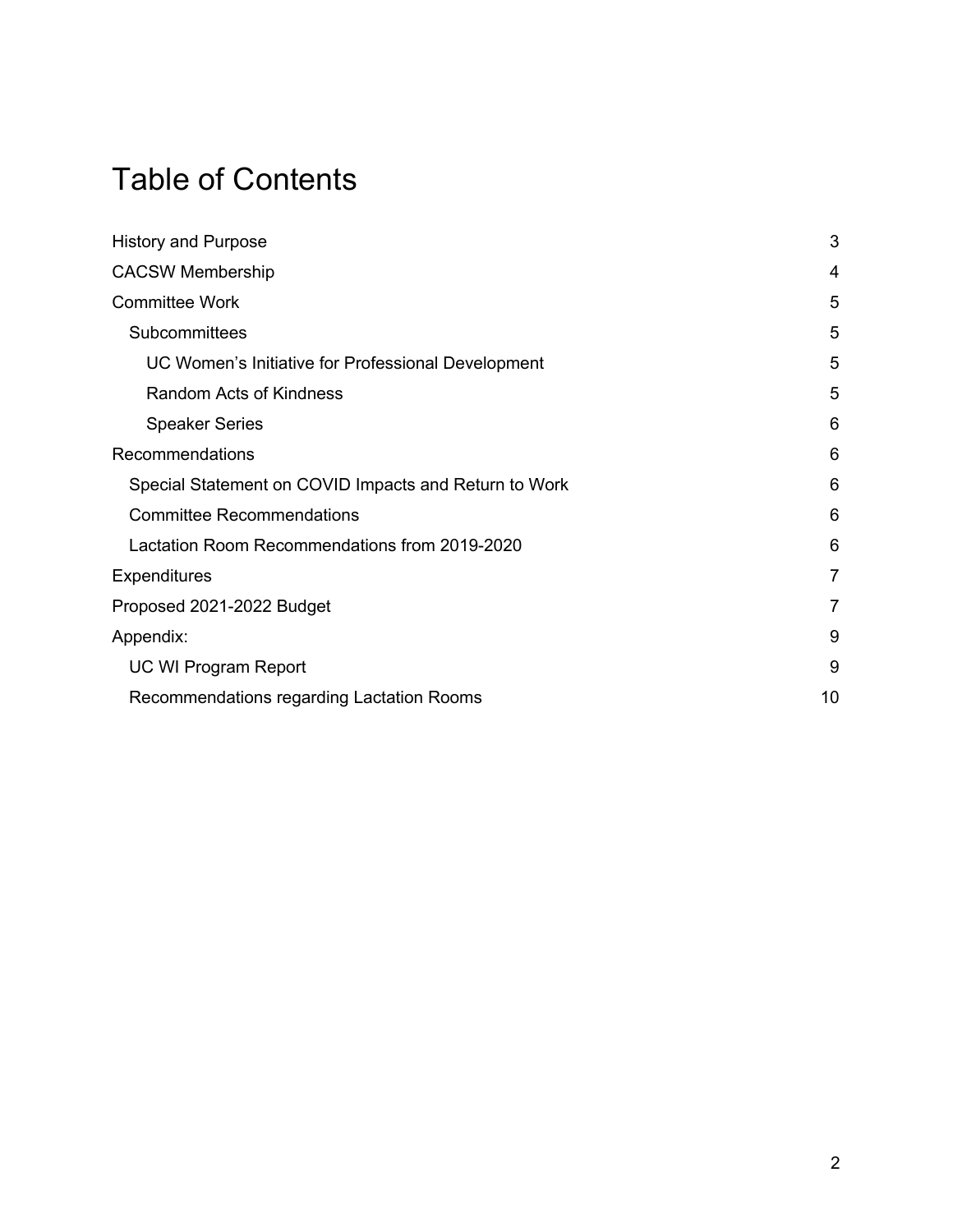### History and Purpose

Formed in the fall of 2008, the Chancellor's Advisory Committee on the Status of Women (CACSW) is charged with advising the Chancellor on issues related to the campus climate for women students, faculty, and staff.

The committee draws its membership from faculty, staff and students on campus with standing membership positions including: CARE office representation, Title IX representation, Office of the Ombuds, Academic Personnel representation, two Staff Chairs, one Faculty Chair, Postdoctoral Scholar representation, graduate student representation and undergraduate student representation.

CACSW serves as a coordinating body for groups or individuals concerned with current issues or practices, as well as supporting diversity and equity, and recommends equity and fair access to campus programs and activities to support the mission of the campus and efforts of equity and diversity.

Additionally, CACSW analyzes current policies, procedures and programs that affect such issues and recommends any changes necessary to afford women fair and equal access to programs, activities and opportunities.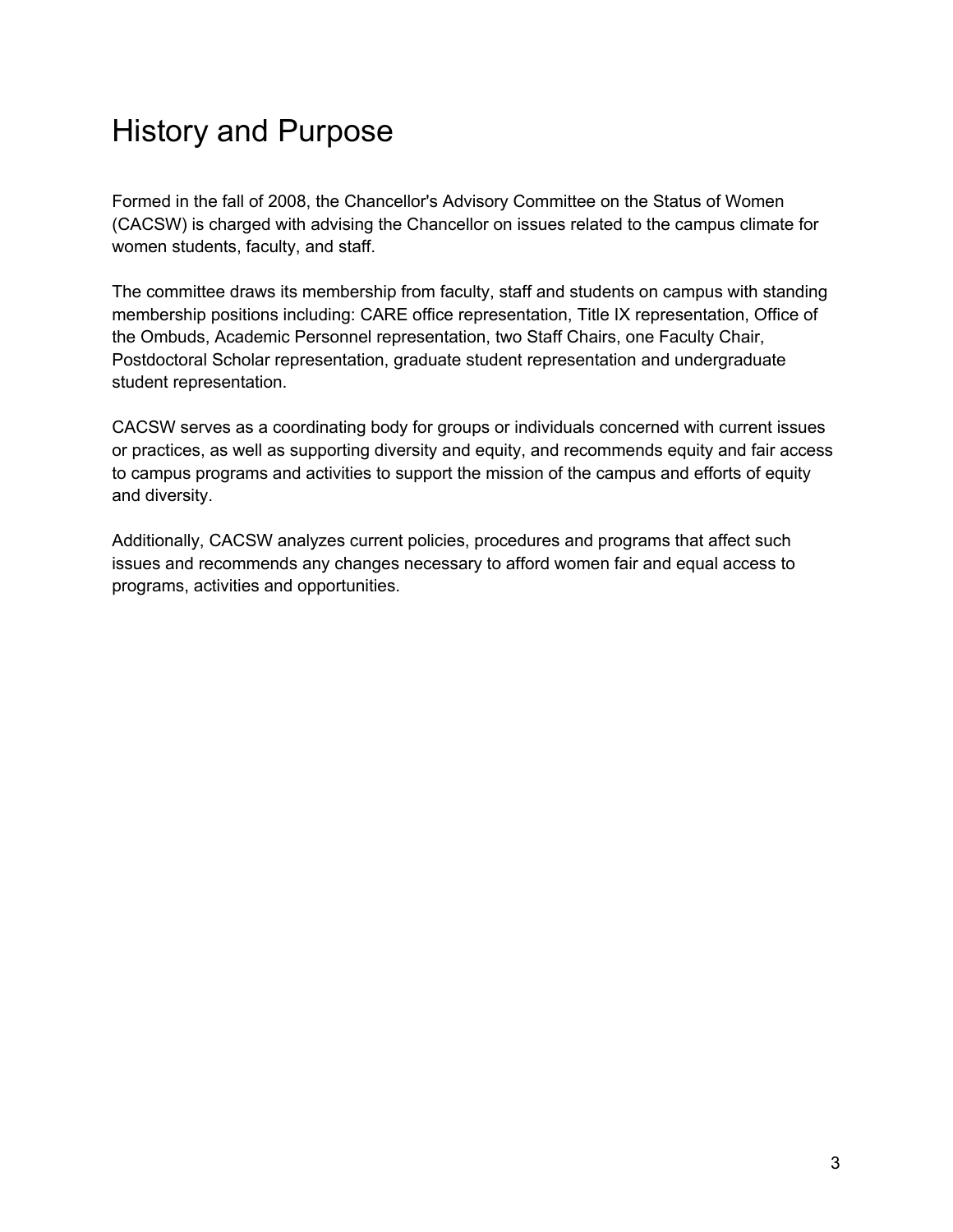#### CACSW Membership

Faculty Chair Jessica Blois (through Fall 2020)

**Staff Chairs** Amelia Johnson Chioma Ndubuisi

**Secretary** Jennifer Heinrich

CARE Office Representatives Lynna Cano Valara Villanueva

EEO/AA/Title IX Representative Joan Rich

Staff Assembly Representative Vanessa Hauser

Office of the Ombuds Chanelle Reese

Women's Programs Lorene Fisher

General Membership **Academic Personnel**  Pamelyn Gingold Elizabeth Salmon **Faculty** N/A **Staff** Lorene Fisher Michelle Greenwood Sarah Hopkins-Chery Pam Moody Danielle Waite **Graduate students** Josephine Sami Saima Aktar Sumaiya Irina Birskis Barros

Unrepresented Positions: Human Resources Postdoctoral student Graduate student identified by GSA Undergraduate student identified by ASUCM

*Note: One member resigned during the academic year due to other committee obligations*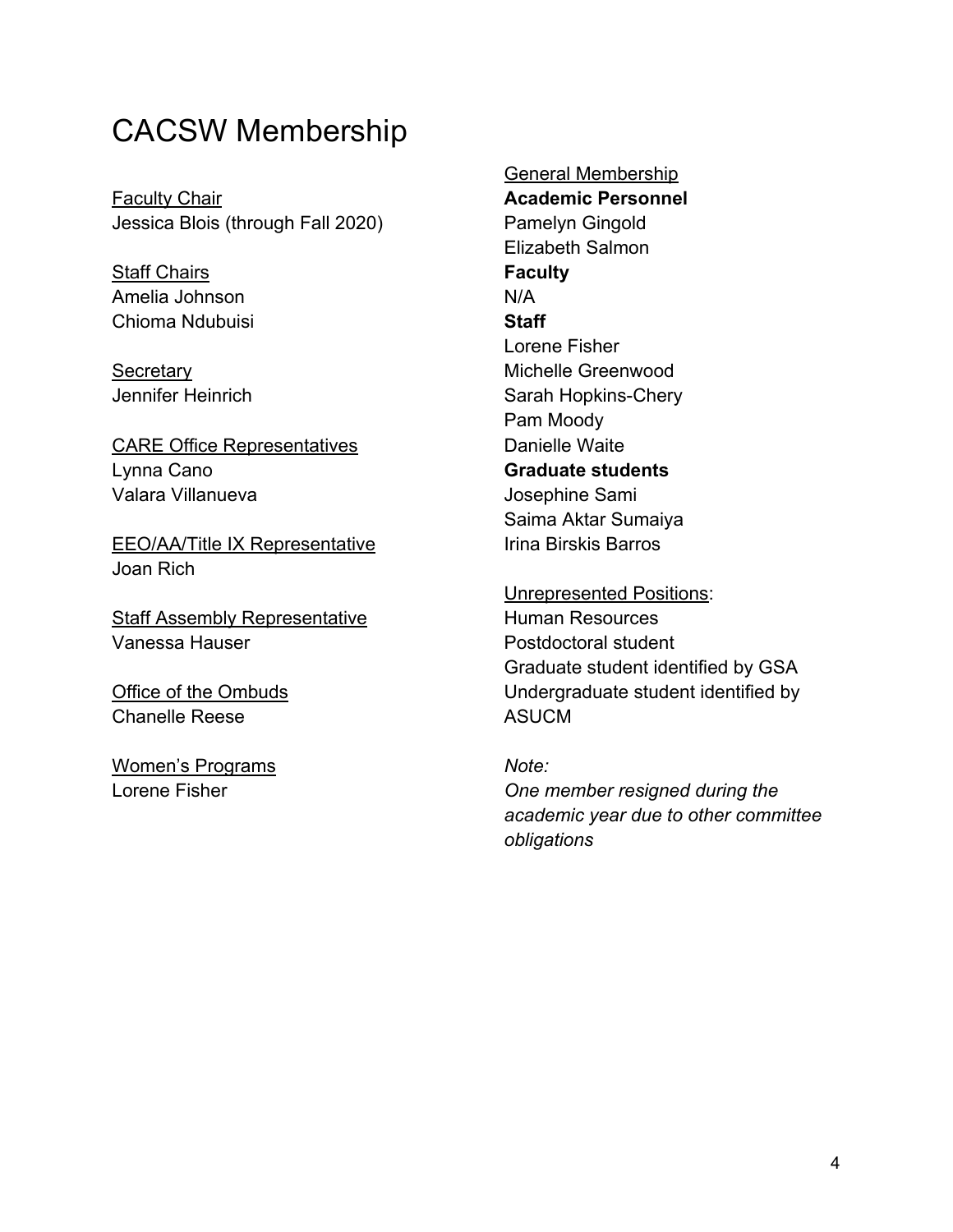# Committee Work

#### **Subcommittees**

#### UC Women's Initiative for Professional Development

Members: Pamelyn Gingold, Josephine Sami

Activities: Two cohorts of twenty total participants for the program were recruited during the past academic year (October and April). The recruitment and selection processes are a continued partnership between HR Talent Development, CACSW and UC WI program alumnae. A detailed report on the applicants and selections are included in the appendix.

- Applicant workshops were held in both October and April.
- Streamlined and designed the future program process flow to reflect transparency and inclusivity.
- The number of applicants increased 57% between the 2021 and 2021-22 cohorts.
- Application questions were slightly revised for the 2021-22 cohorts in order to align further with other campus questions.
- Follow-up analysis of the application and selection process are planned for summer 2021 in order to promote equity and inclusion for this opportunity.

Additionally, UC WI program alumnae Sarah Davidson Squibb held a two part Professional Narrative workshop, content directly drawn from the program.

#### Random Acts of Kindness

Members: Michelle Greenwood, Vanessa Hauser, Jennifer Heinrich, Chanelle Reese, Joan Rich, Valara Villanueva and Danielle Waite

Activities: Random Acts of Kindness was implemented to provide a platform for peers and colleagues to recognize the hard work of others that identify as womxn. Nominations were submitted on a weekly basis and a voting process was used in the subcommittee to select who would be offered \$10-20 gift certificates to establishments in the Merced community. The purpose of distributing gift certificates was to serve as a way to uplift and raise the spirits of womxn doing great things at UC Merced. Of the 71 nominations received, we had the pleasure of rewarding 22 womxn that were going above and beyond the call of duty. All recognized awardees can be found on our website: https://cacsw.ucmerced.edu/form/random-actskindness.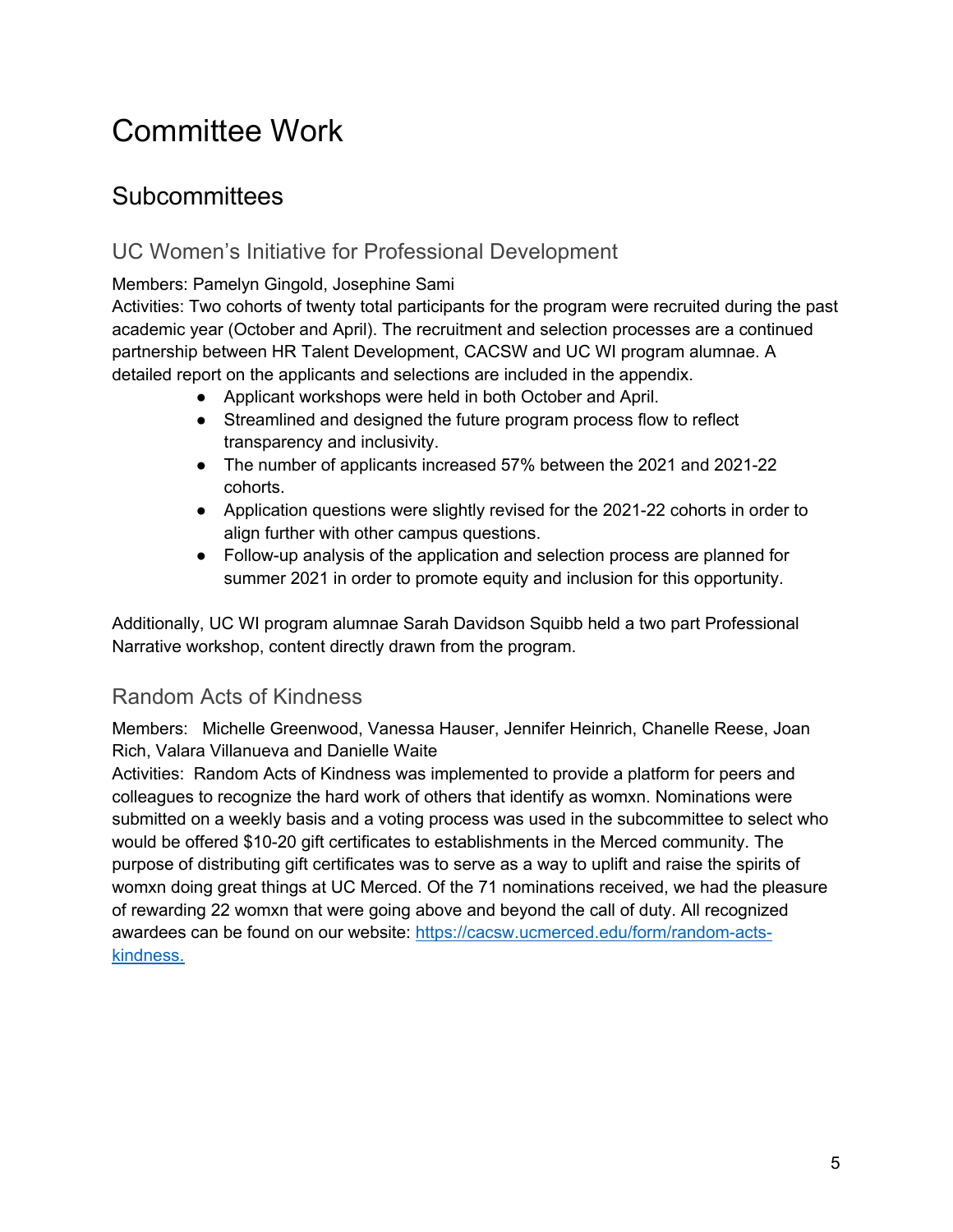#### Speaker Series

Members: Elizabeth Salmon, Sarah Hopkins-Chery, Irina Birskis Barro, Saima Aktar Sumaiya

The Women We Admire speaker series name was changed to Womxn in the Spotlight to encompass a wider range of featured speakers. The series remains focused on career, workplace challenges, and work-life balance issues.

Over the past academic year, CACSW hosted two Womxn in the Spotlight virtual speaker events via Zoom Webinars, one in the fall and one in the spring. In the fall we hosted an internal speaker, Dr. Thelma Hurd, UC Merced Director of Medical Education, and Professor of Public Health The spring we hosted an external speaker from the Central Valley, Crisantema Gallardo, Director of 99Rootz, a Central Valley based youth organizing project focused on social justice and leadership development. To promote campus involvement in speaker selection and engagement with this series, a new form has been posted to the CACSW website to solicit speaker recommendations for future events.

### Recommendations

#### Special Statement on COVID Impacts and Return to Work

The continued coronavirus pandemic had an unprecedented impact on both our home and work lives, our families, communities and the entire world. At the time of this writing, our campus is preparing for return to campus starting in July 2021, with in-person instruction to resume in the fall. While we receive guidance on this transition, we also encourage our leadership to recognize and address the disproportionate impact of COVID-19 on women and BIPOC in plans such as the Working Forward Thought Guide, and provide specialized resources similar to the resources provided to faculty by the Academic Personnel Office.

#### Committee Recommendations

#### Lactation Room Recommendations from 2019-2020

The following recommendations were made as a result of the 2019-2020 CACSW workgroup that focused on Lactation rooms on the UC Merced campus. This workgroup did not meet this past academic year with COVID and the reduced need for the spaces on campus. With students, staff, and faculty returning to campus this summer and fall 2021, we wanted to present these recommendations again and stress the need for our work. Coordination, ownership, and cleaning all need to be done in those spaces, so women have a safe and hygienic place to express breastmilk for their infants. The full recommendations are listed in the appendix.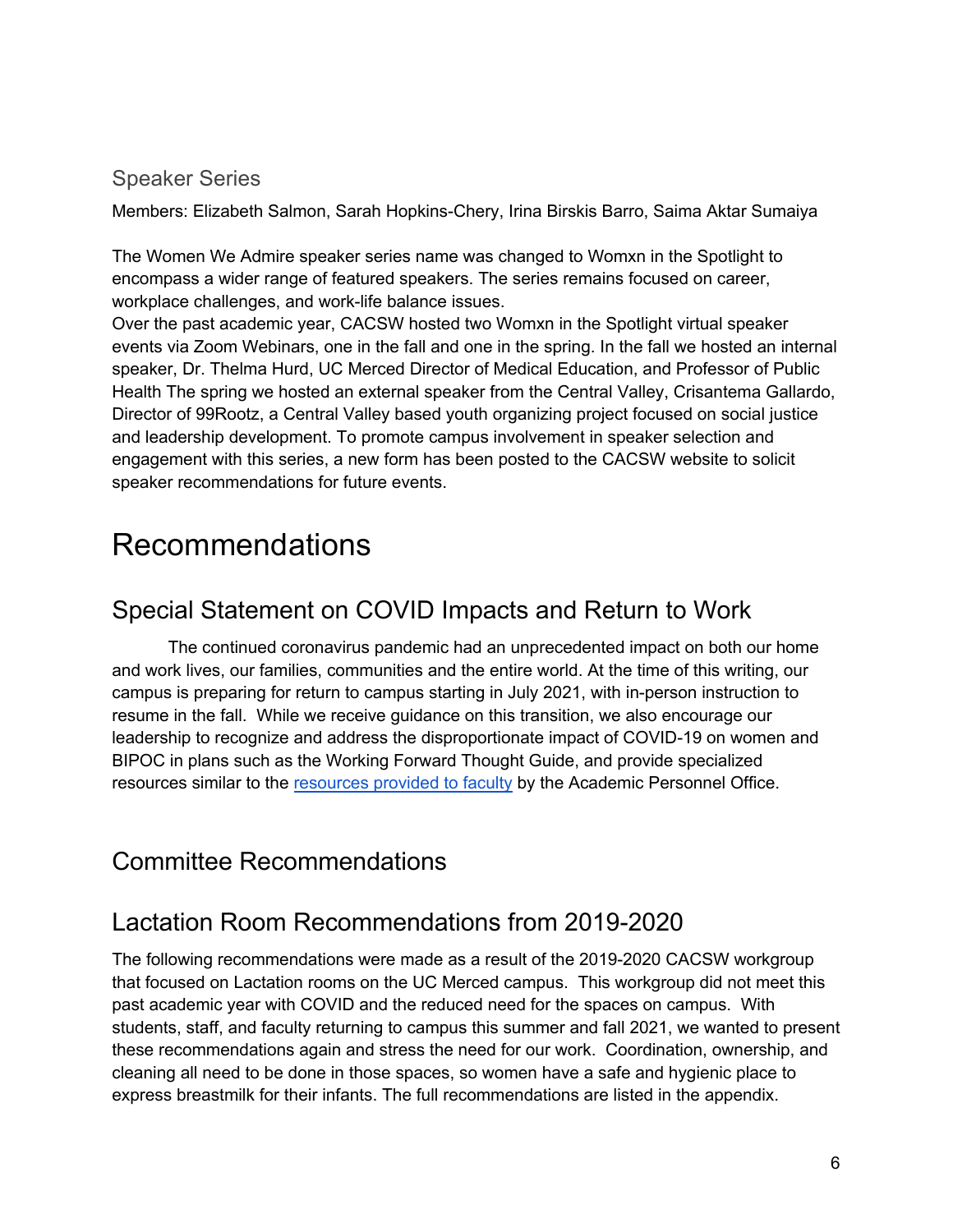### **Expenditures**

While working remotely during this past academic year, committee expenditures continued to be lower than in previous years.

| Random Acts of Kindness Program            | \$400 |
|--------------------------------------------|-------|
| End of the year celebration at Vista Ranch | \$250 |
| Misc Speaker Thank yous                    | \$125 |
| <b>Total Spent</b>                         | \$775 |

# Proposed 2021-2022 Budget

Given the transitional period of campus related events, we will notify the OEDI if the allotment between budget categories is adjusted to reflect future budgeting decisions.

| Women In the Spotlight Events:<br>speaker fees and/or thank you gifts              | Fall                          | \$125 |
|------------------------------------------------------------------------------------|-------------------------------|-------|
|                                                                                    | Spring                        | \$875 |
| Systemwide Advisory Committee on<br>the Status of Women (SACSW)<br>Meeting travel* | Fall                          | \$800 |
|                                                                                    | Spring                        | \$800 |
| Events**                                                                           | <b>Fall Welcome Reception</b> | \$500 |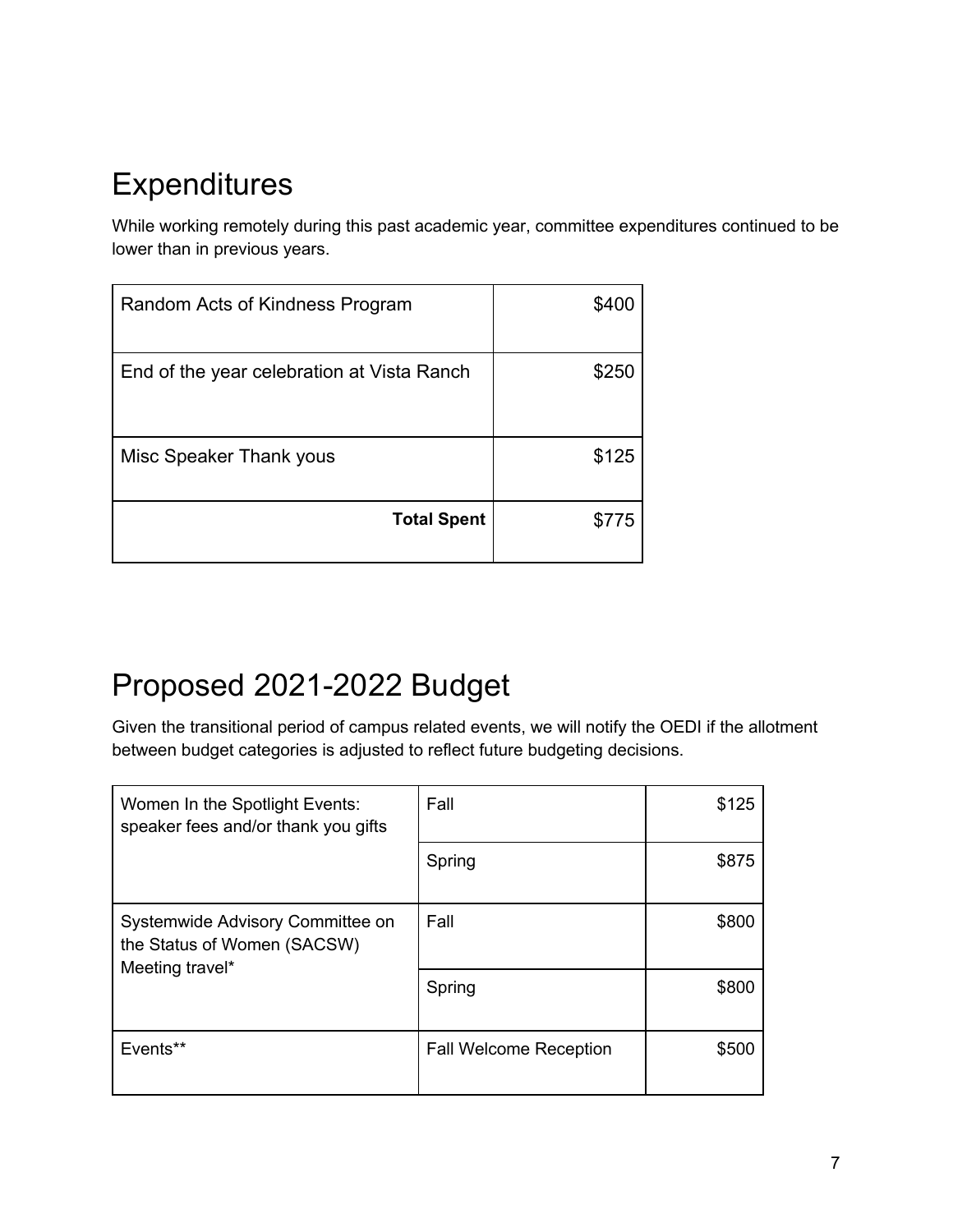|                                                                                                                                         | <b>Spring Recruitment</b> | \$500  |
|-----------------------------------------------------------------------------------------------------------------------------------------|---------------------------|--------|
| Special event cost: Return to work<br>town hall or strategic planning session<br>facilitator, student support, etc (TBD<br>by 12/31/21) |                           | \$1000 |
| Working meeting luncheons                                                                                                               |                           | \$400  |
| <b>Total Request</b>                                                                                                                    |                           | \$5000 |

\*If the Systemwide Advisory Committee on the Status of Women (SACSW) resumes in-person meetings, travel to these meetings facilitates networking and sharing of best practices between UC campuses.

\*\*Safety and feasibility of in-person events to be evaluated closer to event planning time. It may be possible to include other Chancellor's advisory groups on this event.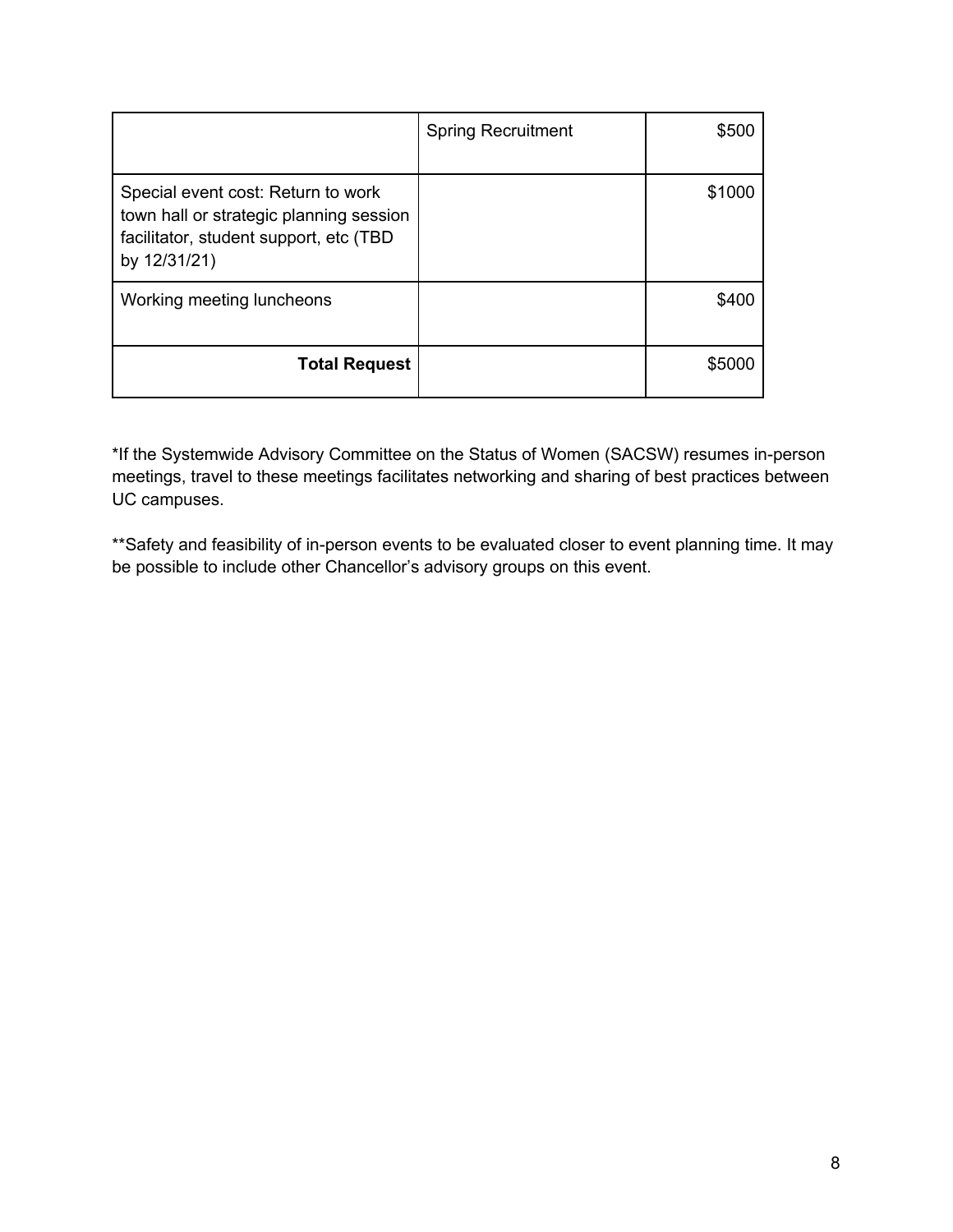# Appendix:

### UC WI Program Report

|                                                                                      | 2020 Cycle     | 2020-2021<br>Cycle | 2021-2022 Cycle                                                  |
|--------------------------------------------------------------------------------------|----------------|--------------------|------------------------------------------------------------------|
| Due dates                                                                            | October 2019   | October 2020       | April 2021                                                       |
| Applications<br>Received                                                             | 38             | 6                  | 14                                                               |
| <b>Applicants: Staff</b>                                                             | 33             | 5                  | $\overline{7}$                                                   |
| <b>Applicants: Faculty</b>                                                           | $\overline{4}$ | $\mathbf 1$        | $\overline{4}$                                                   |
| Applicants: Other<br>academic<br>personnel                                           | $\mathbf{1}$   |                    | 3                                                                |
| Selected/Spots<br>Available<br>(includes alternates<br>placed from<br>previous year) | 8              | 8                  | 12                                                               |
| Selected: Staff                                                                      | 6              | $\overline{7}$     | <b>SNS: 1</b><br>SSHA:2<br><b>Student Affairs: 1</b><br>Other: 2 |
| Selected: Faculty                                                                    | SSHA: 2        | SSHA: 1            | SSHA: 1<br><b>SoE: 3</b>                                         |
| Selected: Academic<br>Personnel                                                      |                |                    | <b>SoE: 1</b><br>ORED: 1                                         |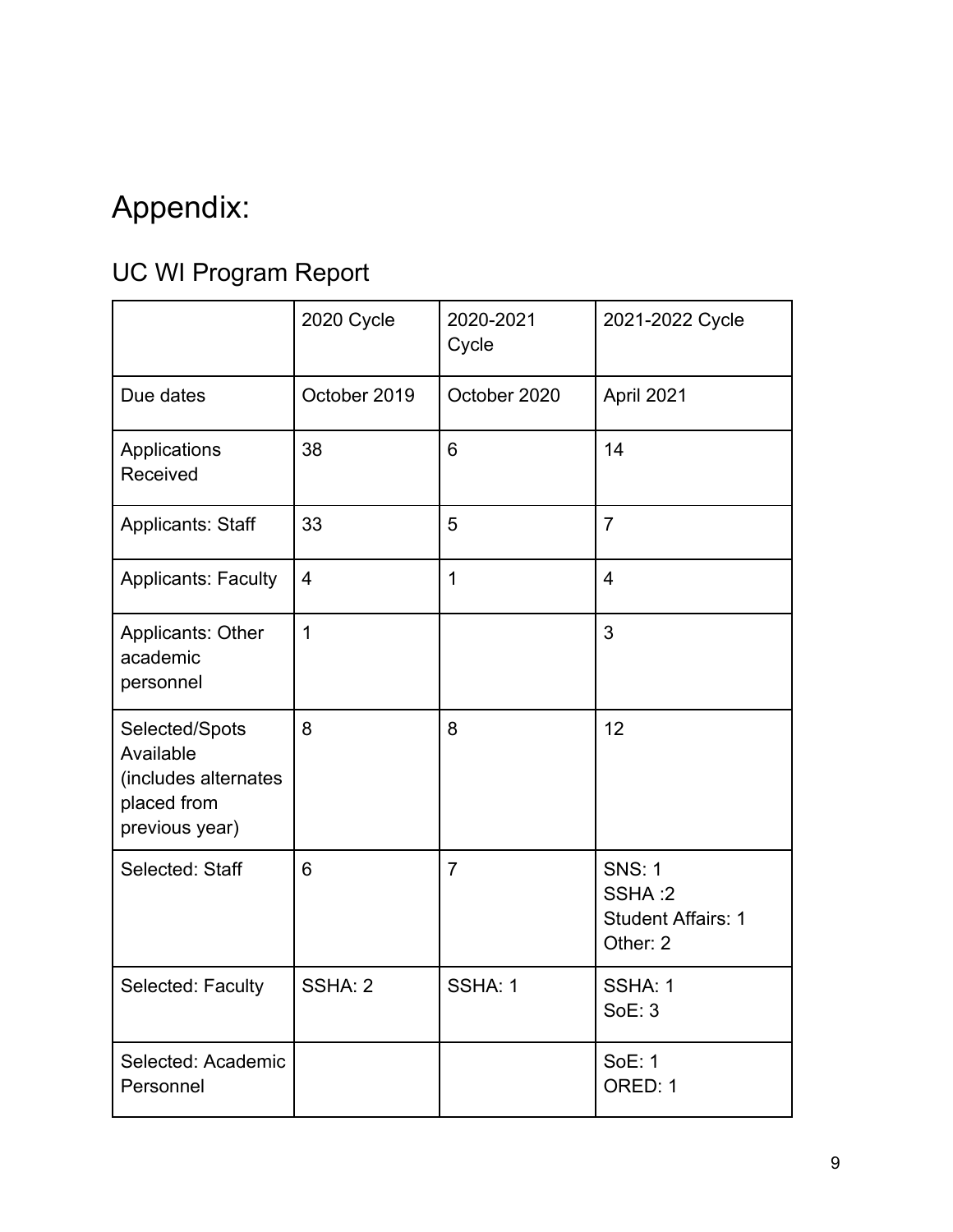#### Recommendations regarding Lactation Rooms

The following actions would help reduce confusion related to lactation rooms:

- Coordination
	- Identify a single appropriate office or representative on campus who has primary responsibility for coordinating the lactation rooms; OR
	- Create a UCM Lactation Committee, consisting of at least the three individuals/offices currently assigned to handle lactation requests. This committee should meet regularly to discuss supporting lactation rooms, including: maintenance, accessibility, funding to support lactation on campus, room usage, lactation support programs, and to participate in conversations with other campuses around lactation
	- Create a single website for lactation rooms, rather than two separate websites hosted by two different campus offices. This will save valuable time for individuals who are returning to work/school and they need access to the locations on campus. This website should offer tips for users, maps to all locations, and lactation support resources.
	- Create a webform for access requests, rather than asking users to email their requests to different people and/or create a single email address for user enquiries (perhaps lactation@ucmerced.edu) and then provide multiple people authority to administer this email.
- Resources:
	- Dedicate campus resources to solve some of the immediate access and variability issues (ie, adding a card reader to all rooms so that none of them are dependent on staff availability for access).
	- Seek internal or external funding to support further enhancement of the lactation rooms. Based on conversations with individuals who use the lactation rooms, the greatest need is for lactation pumps. Individuals like to keep their own personal accessories for the pump and cool packs for storage of milk, but carting around the machinery is difficult. UC Davis has installed, through grants, stationary self sanitizing pumps that are in lactation rooms for personal use. This grant was sought out by the Work Life Manager, since the position is responsible for the lactation rooms. This is the benefit of having one person with responsibility, there is ownership and work focused on supporting them.
- Maintenance
	- $\circ$  Engage with campus student organizations and groups to help maintain the lactation rooms. This can even be started as a competition for mini-makeovers of individual rooms to make them more welcoming to users. Campus student organizations and groups are committed to community service and maintaining a lactation room or two is an easy outreach while remaining on campus.